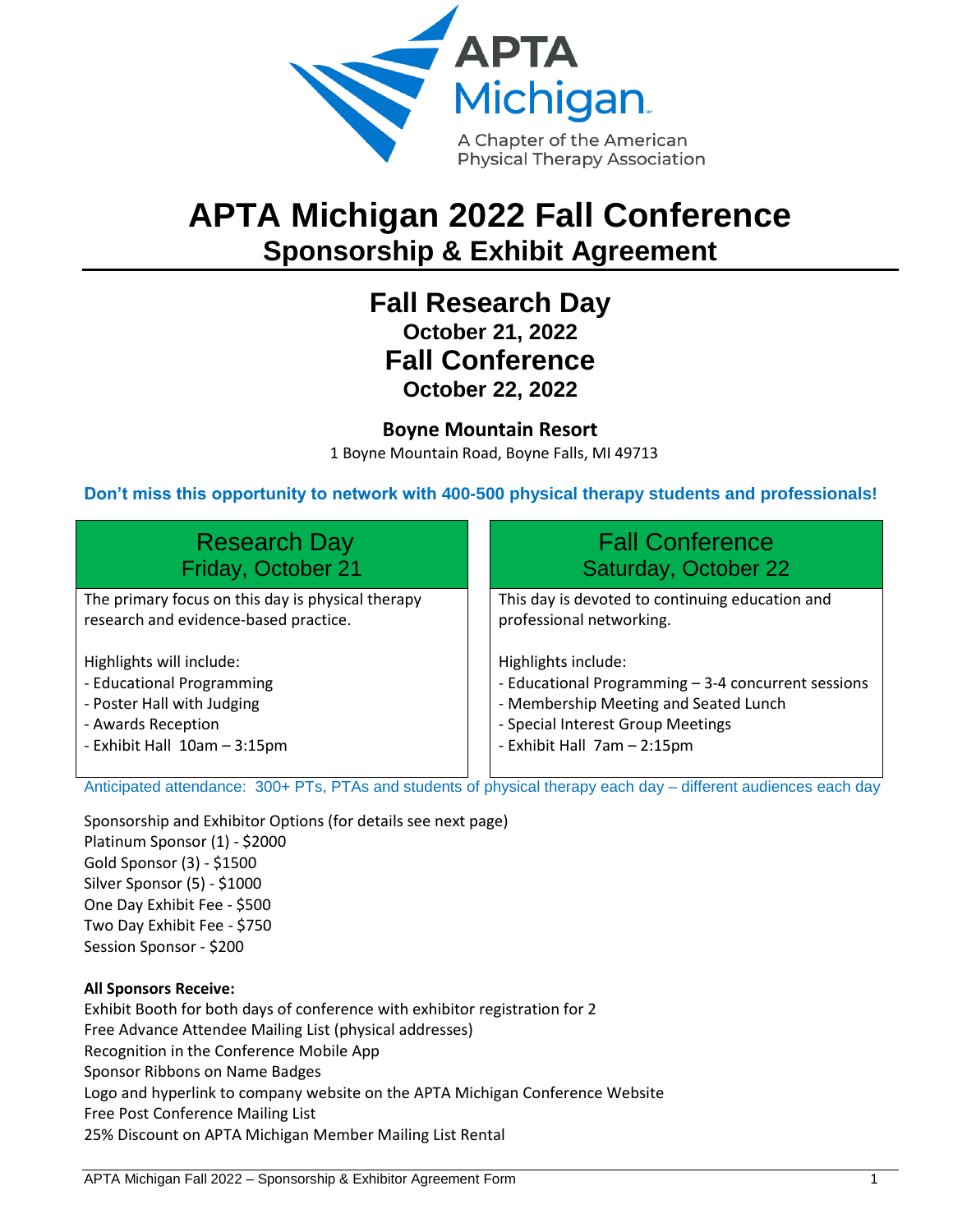| Fall 2022 Sponsorship & Exhibit Options |                               |                                                                                                                                                                                                                                                                                                                                                              |
|-----------------------------------------|-------------------------------|--------------------------------------------------------------------------------------------------------------------------------------------------------------------------------------------------------------------------------------------------------------------------------------------------------------------------------------------------------------|
| <b>Conference Sponsors</b>              |                               |                                                                                                                                                                                                                                                                                                                                                              |
| \$2000*                                 | Platinum<br>Sponsor           | Exhibitor Registration for 2 days - Priority placement in the exhibit hall<br>Exclusive opportunity to offer co-branded conference giveaway item at registration<br>Complimentary Conference Registration for 3 attendees<br>Special recognition onsite, on the website and in the conference mobile app<br>Plus additional benefits offered to all sponsors |
| \$1500*                                 | Gold<br>Sponsor               | Exhibitor Registration for 2 days - Preferred placement in the exhibit hall<br>Exclusive opportunity to provide lanyards, tote bags or pens for attendees<br>Complimentary Conference Registration for 2 attendees<br>Special recognition onsite, on the website and in the conference mobile app<br>Plus additional benefits offered to all sponsors        |
| \$1000*                                 | Silver<br>Sponsor             | <b>Exhibitor Registration for 2 days</b><br>Oportunity to sponsor breakfast or break<br>Complimentary Conference Registration for 1 attendee<br>Special recognition onsite, on the website and in the conference mobile app<br>Plus additional benefits offered to all sponsors                                                                              |
| Conference Exhibitor or Session Sponsor |                               |                                                                                                                                                                                                                                                                                                                                                              |
| \$750*                                  | Two Day<br>Exhibitor          | Includes: one exhibit table, two exhibitor registrations for Friday and Saturday, listing<br>in the mobile app.                                                                                                                                                                                                                                              |
| \$500*                                  | Friday One<br>Day Exhibitor   | Includes: one exhibit table and two exhibitor registrations for Friday - plus listing in<br>the mobile app.                                                                                                                                                                                                                                                  |
| \$500*                                  | Saturday One<br>Day Exhibitor | Includes: one exhibit table and two exhibitor registrations for Saturday - plus listing in<br>the mobile app.                                                                                                                                                                                                                                                |
| \$200                                   | Session<br>Sponsor            | Includes: Signage at session of your choice, based on availability. Session sponsors<br>will be noted on handouts webpage and onsite with signage. Option to place<br>brochures and/or other materials at back of session room.                                                                                                                              |

*\*Additional \$30 fee for electrical outlet at booth*

**Register Online at:** [Advertise with Us –](https://aptami.org/advertise-with-us/) APTA Michigan – aptami.org

# **Look For Conference Exhibitor Opportunities.**

**Questions:** APTA Michigan staff will be happy to assist you. You can call the office at 517-234-5040 or send an email to [contact@aptami.org.](mailto:contact@aptami.org)

# **Payment and Cancellation Policy**

Full payment must be made with registration. All cancellations must be received via email NLT October 1, 2022. A \$50 processing fee will be deducted from the refund amount. NO REFUNDS WILL NOT BE PROVIDED FOR CANCELLATIONS MADE AFTER OCTOBER 1, 2022.

# **Hotel Room Block:**

APTA Michigan has negotiated special room rates for the conference. The cost for a double or king room is \$150/night.

To reserve your room at the APTA Michigan rate of \$150 use this link:

[https://Boynemountain.com/booklodging?/pid=16173&Group=13V7J7&checkin=10/20/22&Checkout=10/23/22](https://boynemountain.com/booklodging?/pid=16173&Group=13V7J7&checkin=10/20/22&Checkout=10/23/22) The room block cut-off date is 9/29/2022

Additional Exhibitor Information is found on the next page.